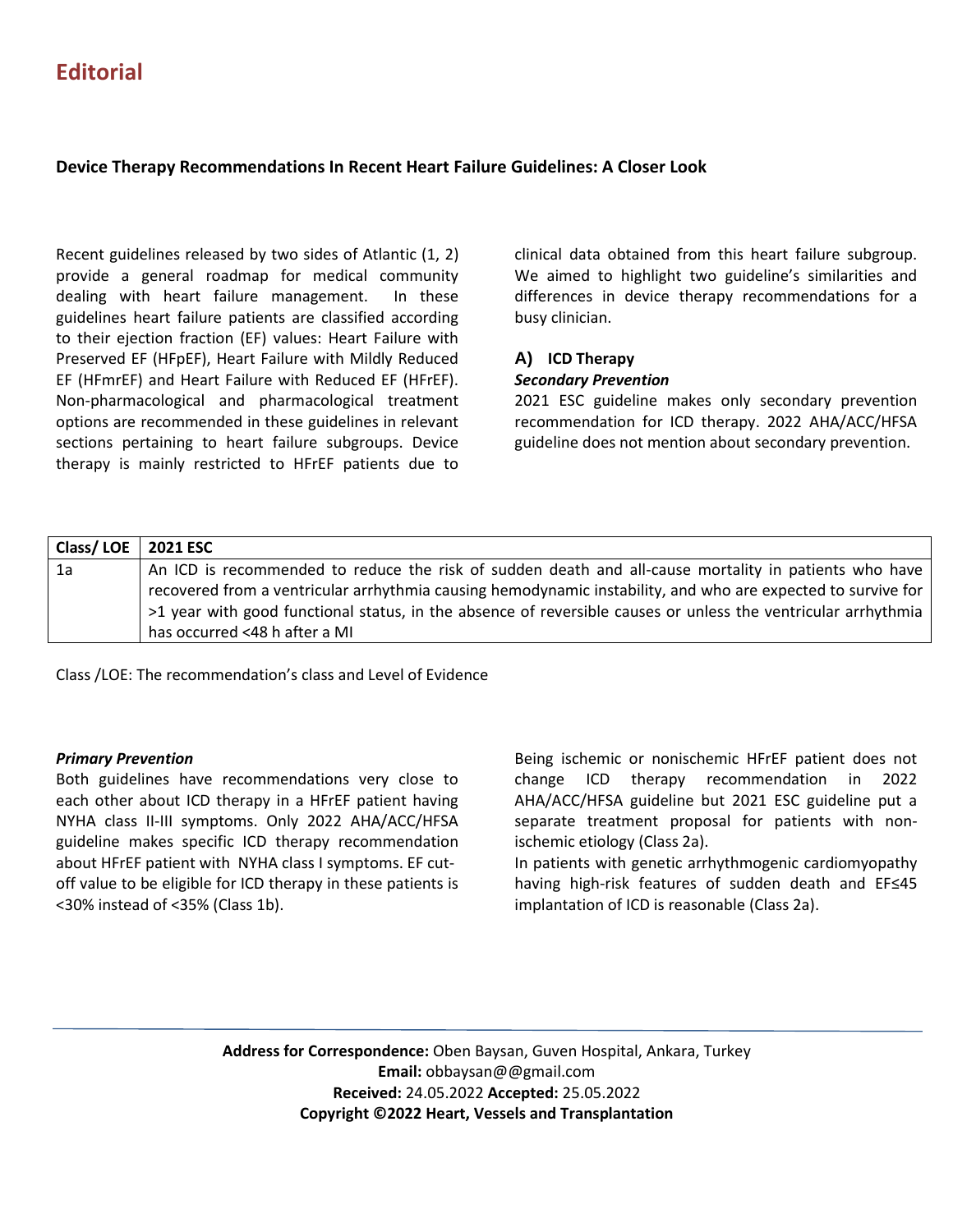| <b>Class</b><br>/ LOE | 2022 AHA/ACC/HFSA                                                                                                                                                                                                                                                                                                                                        | <b>Class</b><br>/ LOE | <b>2021 ESC</b>                                                                                                                                                                                                                                                                                                                                                                                  |
|-----------------------|----------------------------------------------------------------------------------------------------------------------------------------------------------------------------------------------------------------------------------------------------------------------------------------------------------------------------------------------------------|-----------------------|--------------------------------------------------------------------------------------------------------------------------------------------------------------------------------------------------------------------------------------------------------------------------------------------------------------------------------------------------------------------------------------------------|
| 1a                    | In patients with nonischemic dilated cardiomyopathy<br>(DCM) or ischemic heart disease at least 40 days post-<br>MI with LVEF ≤35% and NYHA class II or III symptoms<br>on chronic GDMT, who have reasonable expectation<br>of meaningful survival for >1 year, ICD therapy is<br>recommended for primary prevention of SCD to<br>reduce total mortality | 1a                    | An ICD is recommended to reduce the risk of sudden<br>death and all-cause mortality in patients with<br>symptomatic HF (NYHA class II-III) of an ischemic<br>etiology (unless they have had a MI in the prior 40<br>days-see below), and an LVEF < $35\%$ despite > 3<br>months of OMT, provided they are expected to<br>survive substantially longer than 1 year with good<br>functional status |
| 1b                    | In patients at least 40 days post-MI with LVEF $\leq 30\%$<br>and NYHA class I symptoms while receiving GDMT,<br>who have reasonable expectation of meaningful<br>survival for >1 year, ICD therapy is recommended for<br>primary prevention of SCD to reduce total mortality.                                                                           | 2a                    | An ICD should be considered to reduce the risk of<br>sudden death and all-cause mortality in patients<br>with symptomatic HF (NYHA class II-III) of a non-<br>ischemic etiology, and an LVEF < $35\%$ despite > 3<br>months of OMT, provided they are expected to<br>survive substantially longer than 1 year with good<br>functional status                                                     |
| 2a                    | with<br>genetic<br>arrhythmogenic<br>patients<br>In.<br>cardiomyopathy with high-risk features of sudden<br>death, with EF ≤45%, implantation of ICD is reasonable<br>to decrease sudden death                                                                                                                                                           |                       |                                                                                                                                                                                                                                                                                                                                                                                                  |

The recommendation about a wearable ICD can be found in 2021 ESC guideline.

| Class/         | 2021 ESC Guideline                                                                                          |
|----------------|-------------------------------------------------------------------------------------------------------------|
| <b>LOE</b>     |                                                                                                             |
| 2 <sub>b</sub> | A wearable ICD may be considered for patients with HF who are at risk of sudden cardiac death for a limited |
|                | period or as a bridge to an implanted device                                                                |

"Don't do it" sections of both guidelines about ICD therapy point to different clinical scenarios.

.

| Class/<br><b>LOE</b> | 2022 2022 AHA/ACC/HFSA                                                                                                                                                                                | Class/<br><b>LOE</b> | <b>2021 ESC</b>                                                                                                                                                                                                      |
|----------------------|-------------------------------------------------------------------------------------------------------------------------------------------------------------------------------------------------------|----------------------|----------------------------------------------------------------------------------------------------------------------------------------------------------------------------------------------------------------------|
| 3                    | For patients whose comorbidities or frailty limit<br>survival with good functional capacity to <1<br>year, ICD and cardiac resynchronization therapy<br>with defibrillation (CRT-D) are not indicated | -3                   | ICD implantation is not recommended within 40<br>days of a MI as implantation at this time does not<br>improve prognosis                                                                                             |
|                      |                                                                                                                                                                                                       | 3                    | ICD therapy is not recommended in patients in<br>NYHA class IV with severe symptoms refractory to<br>pharmacological therapy<br>unless<br>they<br>are<br>candidates for CRT, a VAD, or<br>cardiac<br>transplantation |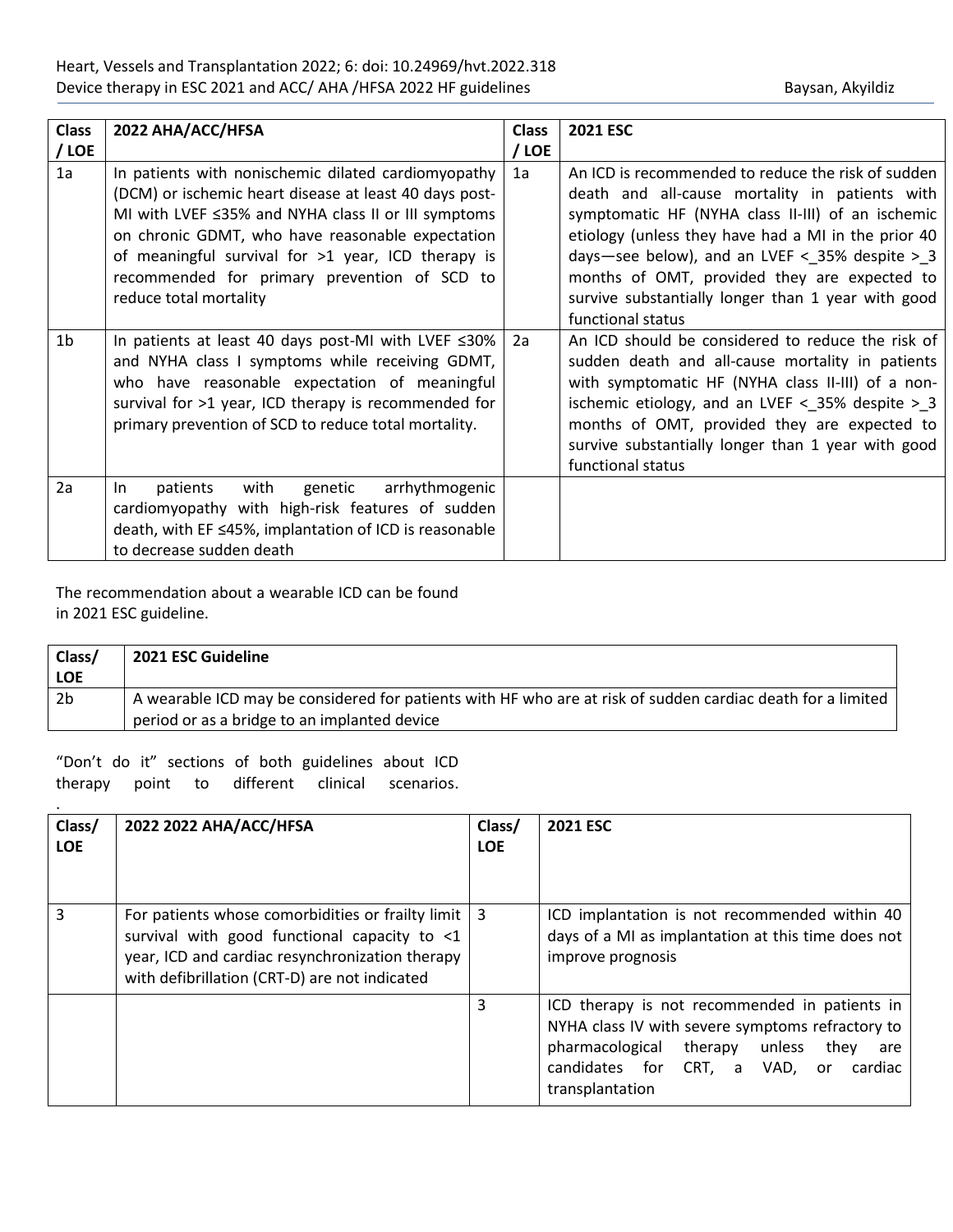# **B) CRT Therapy**

**CRT in HFrEF patients with LBBB (QRS duration** ≥**150 ms)** The patient's clinical status, ECG data and echocardiographic measurements are needed for reaching a decision about CRT treatment.

In ESC guideline the presence of any degree of symptoms is enough for making any heart failure patient with sinus rhythm + left bundle brunch block (LBBB) +QRS duration ≥150 msec taking optimal medical therapy to be eligible for CRT therapy (Class 1a). AHA/ACC/HFSA guideline also needs the presence of NYHA Class II-III-IV symptoms for making recommendation (Class 1b) but provides a distinct CRT treatment option for patients with NYHA class I symptoms (Class 2b).

| Class/<br><b>LOE</b> | 2022 2022 AHA/ACC/HFSA                                                                                                                                                                                                                                                                           | Class/LOE | <b>2021 ESC</b>                                                                                                                                                                                                                   |
|----------------------|--------------------------------------------------------------------------------------------------------------------------------------------------------------------------------------------------------------------------------------------------------------------------------------------------|-----------|-----------------------------------------------------------------------------------------------------------------------------------------------------------------------------------------------------------------------------------|
| 1 <sub>b</sub>       | For patients who have LVEF $\leq$ 35%, sinus<br>rhythm, left bundle branch block (LBBB) with<br>a QRS duration ≥150 ms, and NYHA class II, III,<br>or ambulatory IV symptoms on GDMT, CRT is<br>indicated to reduce total mortality, reduce<br>hospitalizations, and improve symptoms and<br>QOL | 1a        | CRT is recommended for symptomatic patients<br>with HF in SR with a QRS duration $\geq$ 150 ms and<br>LBBB QRS morphology and with LVEF $<$ 35%<br>despite OMT in order to improve symptoms and<br>reduce morbidity and mortality |
| 2 <sub>b</sub>       | For patients who have LVEF $\leq$ 30%, ischemic<br>cause of HF, sinus rhythm, LBBB with a QRS<br>duration $\geq$ 150 ms, and NYHA class I symptoms<br>on GDMT, CRT may be considered to reduce<br>hospitalizations and improve symptoms and<br>QOL                                               |           |                                                                                                                                                                                                                                   |
|                      | *GDMT Guideline directed medical treatment, QOL Quality of Life                                                                                                                                                                                                                                  |           |                                                                                                                                                                                                                                   |

### **CRT in HFrEF patients with LBBB (QRS duration <150 ms)**

A HFrEF patient with sinus rhythm+ left bundle branch block but QRS duration <150 msec has a different CRT treatment recommendations from these two guidelines. AHA/ACC/HFSA is using a QRS duration of 120-149 ms but cut-off value in the ESC guideline is 130-149 ms.

| Class/     | 2022 AHA/ACC/HFSA                        | Class/     | <b>2021 ESC</b>                                        |
|------------|------------------------------------------|------------|--------------------------------------------------------|
| <b>LOE</b> |                                          | <b>LOE</b> |                                                        |
| 2a         | For patients who have LVEF ≤35%, sinus   | -2а        | CRT should be considered for symptomatic patients with |
|            | rhythm, LBBB with a QRS duration of 120  |            | HF in SR with a QRS duration of 130-149 ms and LBBB    |
|            | to 149 ms, and NYHA class II, III, or    |            | QRS morphology and with LVEF < 35% despite OMT in      |
|            | ambulatory IV symptoms on GDMT, CRT      |            | order to improve symptoms and reduce morbidity and     |
|            | can be useful to reduce total mortality, |            | mortality                                              |
|            | reduce hospitalizations, and improve     |            |                                                        |
|            | symptoms and QOL                         |            |                                                        |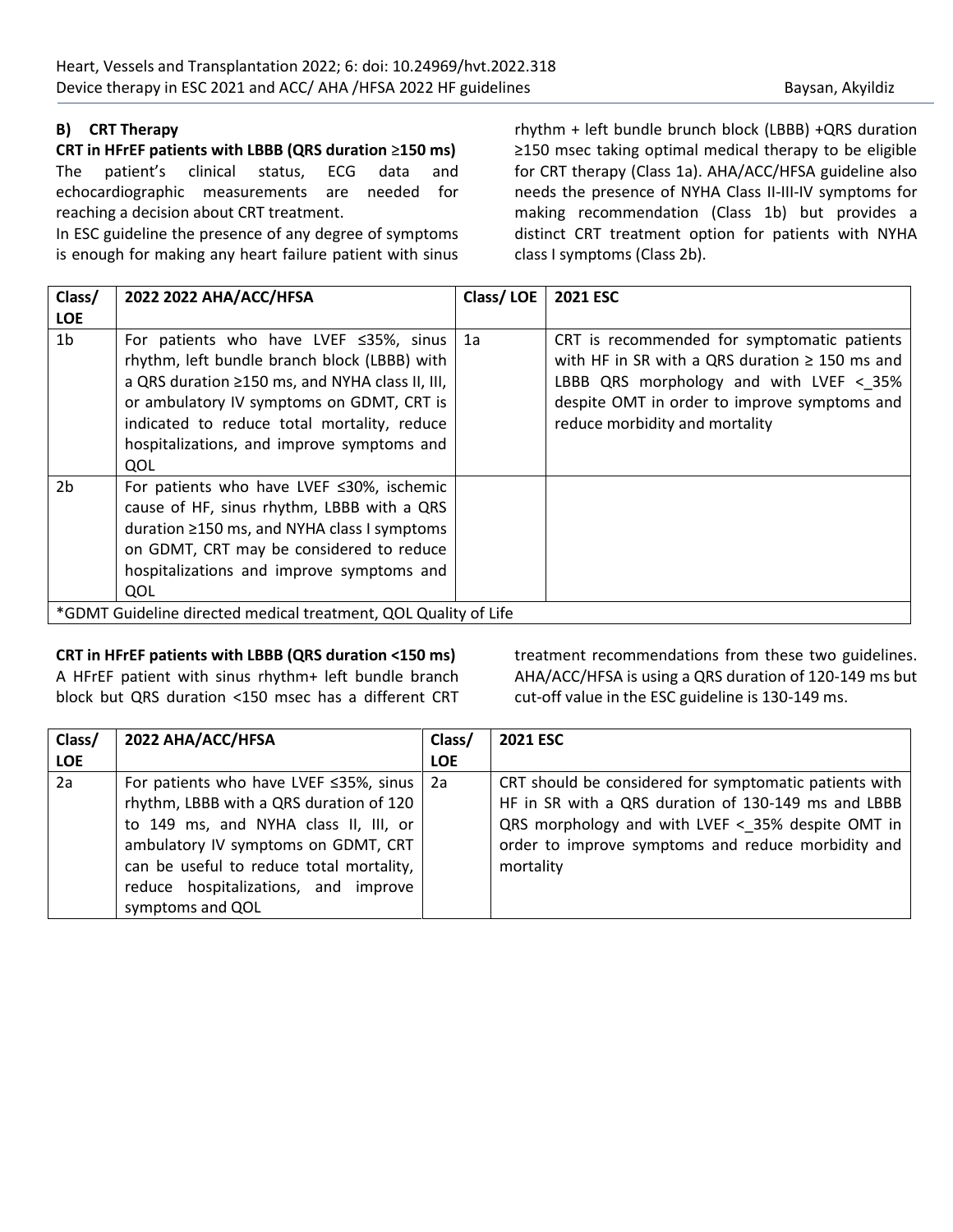# **CRT in HFrEF patients with non-LBBB QRS morphology (QRS duration** ≥**150 ms)**

| Class/     | 2022 AHA/ACC/HFSA                            | Class/LOE | 2021 ESC                                      |
|------------|----------------------------------------------|-----------|-----------------------------------------------|
| <b>LOE</b> |                                              |           |                                               |
| 2a         | For patients who have LVEF ≤35%, sinus   2a  |           | CRT should be considered for symptomatic      |
|            | rhythm, a non-LBBB pattern with a QRS        |           | patients with HF in SR with a QRS duration    |
|            | duration ≥150 ms, and NYHA class II, III, or |           | $\geq$ 150 ms and non-LBBB QRS morphology and |
|            | ambulatory class IV symptoms on GDMT, CRT    |           | with LVEF < 35% despite OMT in order to       |
|            | can be useful to reduce total mortality,     |           | improve symptoms and reduce morbidity and     |
|            | hospitalizations, and<br>improve<br>reduce   |           | mortality.                                    |
|            | symptoms and QOL                             |           |                                               |

# **CRT in HFrEF patients with non-LBBB QRS morphology (QRS duration** <**150 ms)**

Different cut off values are used: 120-149 ms for AHA/ACC/HFSA, 130-149 ms for ESC guideline.

Furthermore, 2022 AHA/ACC/HFSA guideline restricts CRT therapy option in such a patient to presence of with NYHA Class III or ambulatory class IV symptoms.

| Class/<br><b>LOE</b> | 2022 AHA/ACC/HFSA                                                                                                                                                                                                                                                                            | Class/LOE | <b>2021 ESC</b>                                                                                                                                                                                                                        |
|----------------------|----------------------------------------------------------------------------------------------------------------------------------------------------------------------------------------------------------------------------------------------------------------------------------------------|-----------|----------------------------------------------------------------------------------------------------------------------------------------------------------------------------------------------------------------------------------------|
| 2 <sub>b</sub>       | For patients who have LVEF $\leq$ 35%, sinus   2b<br>rhythm, a non-LBBB pattern with QRS<br>duration of 120 to 149 ms, and NYHA class<br>III or ambulatory class IV on GDMT, CRT<br>may be considered to reduce total<br>mortality, reduce hospitalizations, and<br>improve symptoms and QOL |           | CRT may be considered for symptomatic patients<br>with HF in SR with a QRS duration of 130-149 ms<br>and non-LBBB QRS morphology and with LVEF<br>< 35% despite OMT in order to improve<br>symptoms and reduce morbidity and mortality |
| 3                    | For patients with NYHA class I or II<br>symptoms and non-LBBB pattern with QRS<br>duration <150 ms, CRT is not recommended                                                                                                                                                                   |           |                                                                                                                                                                                                                                        |

### **CRT in HFrEF patients with Atrial Fibrillation**

While 2022 AHA/ACC/HFSA guideline make a specific recommendation in HFrEf patients with Atrial fibrillation (AF) in the relevant table (Class 2a), 2021 ESC guideline proposes a relatively weak recommendation mentioned in the guideline's text.

| Class/     | 2022 AHA/ACC/HFSA                             | Class/     | <b>2021 ESC</b>                                        |
|------------|-----------------------------------------------|------------|--------------------------------------------------------|
| <b>LOE</b> |                                               | <b>LOE</b> |                                                        |
| 2a         | In patients with AF and LVEF ≤35% on GDMT,    | 2b         | In view of the paucity of evidence for the efficacy of |
|            | CRT can be useful to reduce total mortality,  |            | CRT in patients with AF, it may be an option in        |
|            | improve symptoms and QOL, and increase        |            | selected patients-particularly those with a QRS        |
|            | LVEF, if: a) the patient requires ventricular |            | > 150 ms-ensuring a proportion of biventricular        |
|            | pacing or otherwise meets CRT criteria and    |            | pacing as high as possible                             |
|            | atrioventricular nodal ablation or<br>b)      |            |                                                        |
|            | pharmacological rate control will allow near  |            |                                                        |
|            | 100% ventricular pacing with CRT.             |            |                                                        |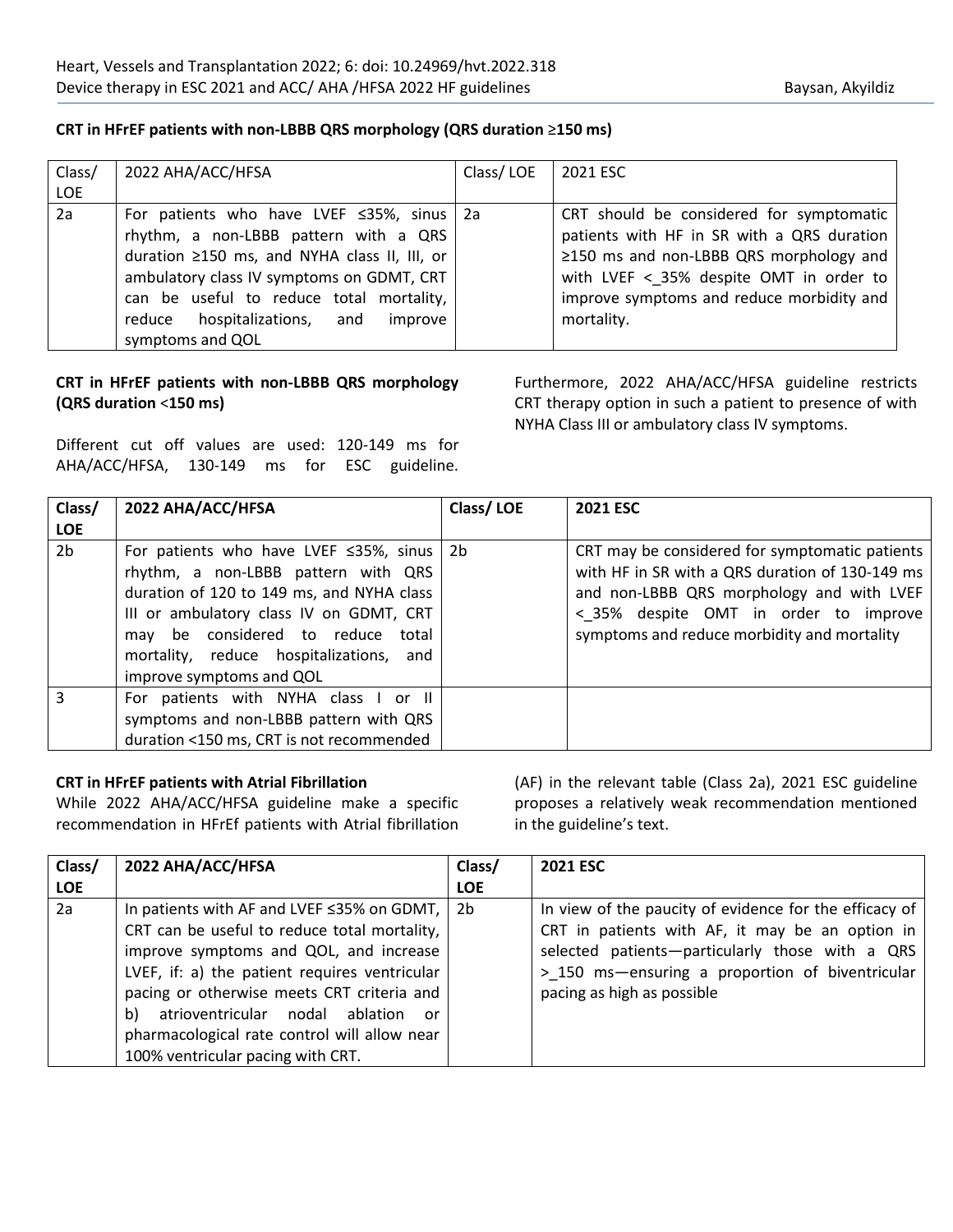# **Other recommendations about CRT in HFrEF patients**

| Class/     | 2022 AHA/ACC/HFSA                                                                                                                                                                                                                                                                                                               | Class/LOE | <b>2021 ESC</b>                                                                                                                                                                                                                                        |
|------------|---------------------------------------------------------------------------------------------------------------------------------------------------------------------------------------------------------------------------------------------------------------------------------------------------------------------------------|-----------|--------------------------------------------------------------------------------------------------------------------------------------------------------------------------------------------------------------------------------------------------------|
| <b>LOE</b> |                                                                                                                                                                                                                                                                                                                                 |           |                                                                                                                                                                                                                                                        |
| 2a         | For patients on GDMT who have LVEF<br>$\leq$ 35% and are undergoing placement of a<br>new or replacement device implantation<br>requirement<br>anticipated<br>for<br>with<br>significant (>40%) ventricular pacing, CRT<br>can be useful to reduce total mortality,<br>reduce hospitalizations, and improve<br>symptoms and QOL | 1a        | CRT rather than RV pacing is recommended for patients<br>with HFrEF regardless of NYHA class or QRS width who<br>have an indication for ventricular pacing for high degree<br>AV block in order to reduce morbidity. This includes<br>patients with AF |
| 2a         | In patients with high-degree or complete<br>heart block and LVEF of 36% to 50%, CRT<br>is reasonable to reduce total mortality,<br>reduce hospitalizations, and improve<br>symptoms and QOL.                                                                                                                                    | 2a        | Patients with an LVEF < 35% who have received a<br>conventional pacemaker or an ICD and subsequently<br>develop worsening HF despite OMT and who have a<br>significant proportion of RV pacing should be considered<br>for 'upgrade' to CRT            |

# **Other "Don't do it" recommendations about CRT therapy in HFrEF patients**

Both guidelines are used different QRS duration cut off values for non-eligibility of CRT therapy: 120 ms at the

2022 AHA/ACC/HFSA and <130 ms at the 2021 ESC guidelines.

| Class/LOE | 2022 AHA/ACC/HFSA                                                                                                                                                                                            | Class/LOE | <b>2021 ESC</b>                                                                                                                           |
|-----------|--------------------------------------------------------------------------------------------------------------------------------------------------------------------------------------------------------------|-----------|-------------------------------------------------------------------------------------------------------------------------------------------|
| 3         | In patients with QRS duration <120   3<br>ms, CRT is not recommended                                                                                                                                         |           | CRT is not recommended in patients with a QRS duration<br><130 ms who do not have an indication for pacing due to<br>high degree AV block |
| 3         | For patients whose comorbidities or<br>frailty limit survival with good<br>functional capacity to <1 year, ICD<br>and cardiac resynchronization<br>therapy with defibrillation (CRT-D)<br>are not indicated. |           |                                                                                                                                           |

Oben Baysan, İlke Zehra Yıldız, <sup>1</sup>Guven Hospital Cardiology Clinic, Ankara, Turkey <sup>2</sup>Private Cardiology Clinic, Izmir, Turkey

**Peer-review:** internal **Conflict of interest:** No to declare **Authorship:** O.B. and Z.I.A. equally contributed to the preparation of manuscript and management of patients **Acknowledgement and funding:** None to declare

### **References**

1. McDonagh TA, Metra M, Adamo M, Gardner RS, Baumbach A, Böhm M, et al. 2021 ESC Guidelines for the diagnosis and treatment of acute and chronic heart failure. Eur Heart J 2021; 42: 3599–726.

2. Heidenreich PA, Bozkurt B, Aguilar D, Allen LA, Byun JJ, Colvin MM, et al. 2022 AHA/ACC/HFSA Guideline for the management of heart failure: A Report of the American College of Cardiology/American Heart Association Joint Committee on Clinical Practice Guidelines. Circulation 2022; 145.